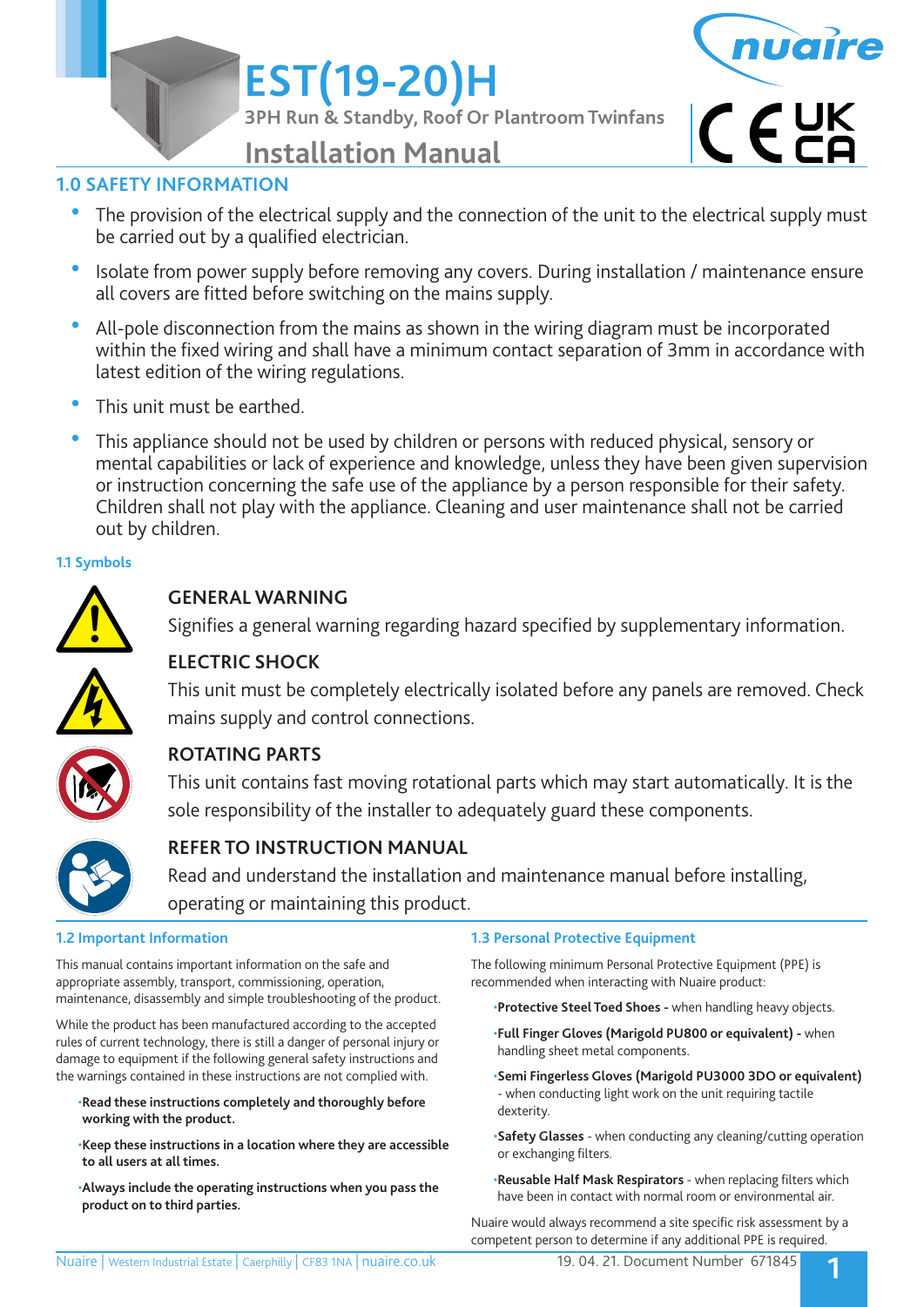## **2.0 INTRODUCTION**

The Nuaire EST Twinfan Belt Drive range consists of the following unit:

**EST-X (Duct Mounted, Plantroom/Roof) in line unit. EST-R (Roof Mounted, end inlet) side discharge unit\*. EST-B (Roof Mounted bottom inlet) side discharge unit\*.**

#### **\*Larger units have end discharge.**

Units are rectangular in section. The casing is manufactured from heavy gauge 'Aluzinc' aluminium-zinc coated mild steel. A full size internally lined access panel is fitted to the top face and this panel is fully detachable for inspection purposes. The motor plate and frames are supported on the base by resilient mountings allowing the fan unit to be operated without the need for separate anti vibration fan case mountings. Suitable for operation in ambient temperatures up to 40°C.

#### **2.1 Handling**

The units should only be lifted by a suitably qualified and responsible person. Always handle the units carefully to avoid damage and distortion and ensure that they remain upright at all times.

Eyebolts are provided on smaller units for lifting purposes, while larger units can be moved as per the images below.

If mechanical aids are used to lift the unit, spreaders should be employed and positioned so as to prevent the slings, webbing etc. from making contact with the casing.



## **2.2 Dimensions (mm)**

## 2.2.1 EST(19/20)H-X



## 2.2.2 EST19H-R



2.2.3 EST19H-B



### 2.2.4 EST20H-(B/R)

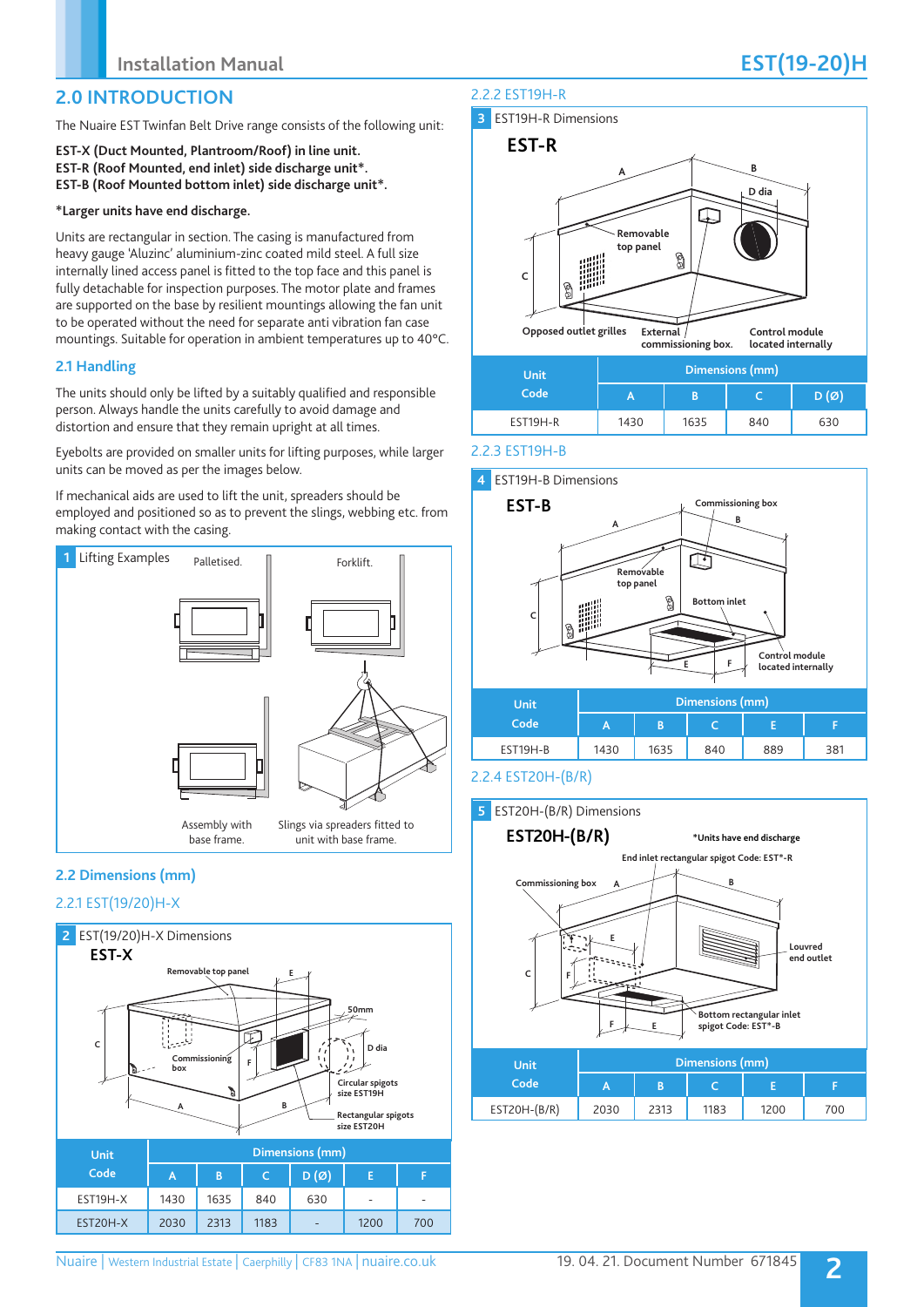## **3.0 MECHANICAL INSTALLATION**

Installation must be completed by competent persons, in accordance with good industry practice and should conform to all governing and statutory bodies i.e. IEE, CIBSE, etc.

Units must not be installed at an angle over 5° from the horizontal (to ensure the backdraught shutters operate satisfactorily). **Units must be installed with the access panel on top, never up-side-down.**

**Units should always be positioned with sufficient space to allow removal of the access covers and subsequent removal of fan and motor assemblies etc.** Ductwork connections must be airtight to prevent loss of performance.

The method of mounting used is the total responsibility of the installer. The lower edge of the casing has an internal skirt allowing the unit to be located on an upstand or prefabricated curb if desired. The units must be securely screw fixed to the upstand/curb to prevent vibration and/or wind damage.

It is the installers responsibility to drill the case to provide access for the electrical cables. Care should be taken not to damage internal components and the cable entry must be properly sealed. **On bottom inlet units the electrical cabling may be routed up through the bottom inlet spigot.**

#### **3.1 EST19H Upstand Details**

Details of roof opening dimensions etc. required and basic construction of a builders upstand etc. are shown below for typical concrete and decking roof installations.

#### **Prefabricated curbs can be used to support internal or external units.**



## **3.2 EST19H Prefabricated Curb**

#### **Prefabricated curbs can be used to support internal or external units.**

Manufactured in pre galvanised steel these curbs will reduce design work and guarantee correct unit mounting when on site.

#### **Upper faces of curb are fitted with robust sealing strip.**



### **3.3 EST20H Roof Upstand Requirements**

#### **9** EST20H Prefabricated Curb Dimensions

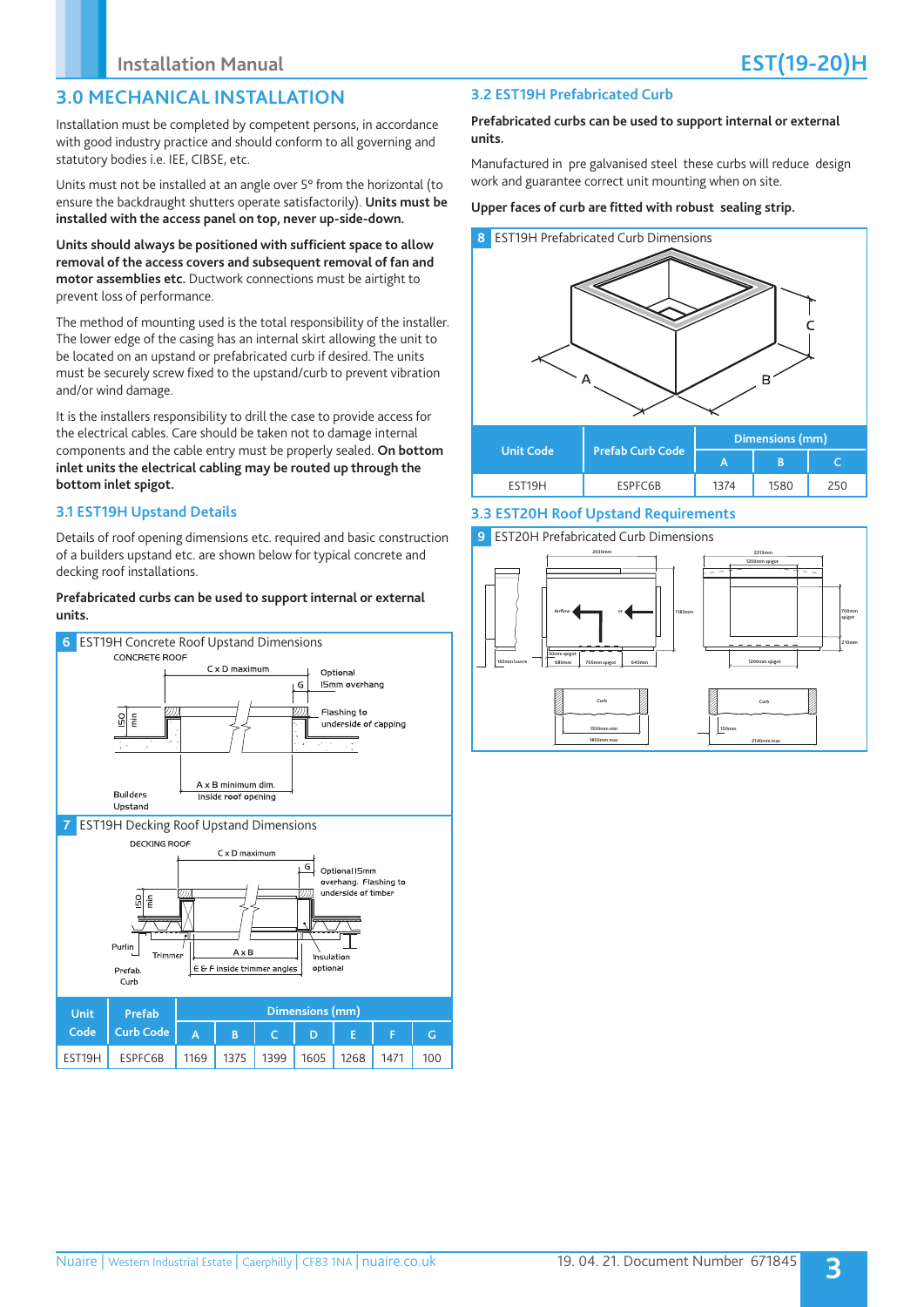## **4.0 ELECTRICAL INSTALLATION**

**Before commencing work make sure that the unit, switched live and Nuaire control are electrically isolated from the mains supply.** 

**An Inverter is used to provide speed control. When the fan is isolated, allow 5 minutes for the capacitors in the inverter to discharge before commencing any work on the unit.**

**This product must be earthed.** 

**For good EMC engineering practice, any sensor cables or switched live cables should not be placed within 50mm of other cables or on the same metal cable tray as other cables.**

### **4.1 RCD**

If an RCD is fitted to protect the circuit, a type B RCD should be used (trip limit 300mA). Otherwise nuisance tripping will occur.

**Because the run and start currents depend upon the duty and associated ductwork of an individual unit, the values quoted in table 7 are nominal.**

Run currents will be exceeded if the unit is operated with its cover removed. The unit must not run for more than 2 minutes in this condition.

### **4.2 Unit Internal Layout**

#### 4.2.1 EST19H



#### 4.2.2 EST20H



#### **4.3 Connections**

#### 4.3.1 Mains

Mains cables should be suitably sized and terminated at terminals shown on the appropriate diagram.

## 4.3.2 Control

**Net -** The 4 IDC plug-in connectors are provided for the connection of compatible sensors, manual controls and for linking the fans together under a common control. If more than 4 connections are required, the junction box (product code ES-JB) should be used (see data cable installation).



## 4.3.3 Switched Live (SL)

A signal of 100-230V a.c. will activate the fan from either its off state or trickle state (see setting to work-trickle switch). When the SL is disconnected the fan will over-run (see setting to work-timer adjustment). **Do not take this signal from an isolating transformer.**



### 4.3.4 Damper

- OP: 230V 50Hz 1A max supply to open the damper
- CL: 230V 50Hz 1A max supply to close the damper
- N: Neutral supply to damper
- RET: 230V ac return signal from the damper limit switch indicates the damper has reached its operating position. If the return signal is not present, the fan will wait for 1 minute before starting. **If a damper is not fitted, connect a link wire from OP to RET. This will cancel the delay.**



### 4.3.5 Volt Free Contacts

**Volt free contacts are not fused. If these are used to power any external equipment, the installer must provide adequate fusing or other protections. These contacts are rated at 5A resistive, 0.5A inductive.**

Run connections: Contacts are closed when the fan is running. Fault connections: **No Fault =** Contacts are closed. **Fault =** Contacts are opened.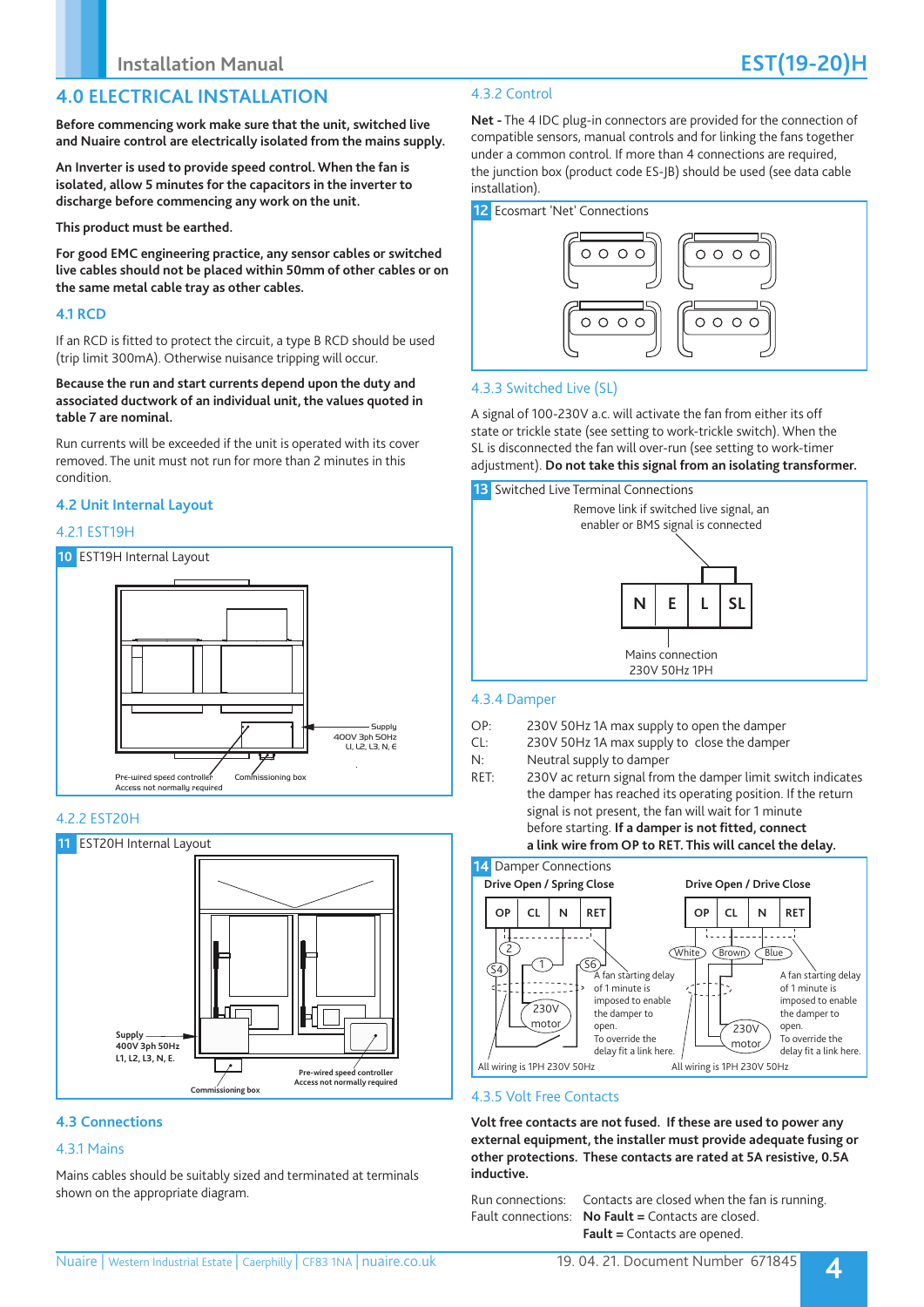

### 4.3.6 Data Cable

A 4-core SELV data cable is used to connect devices. Do not run data cable in the same conduit as the mains cables and ensure there is a 50mm separation between the data cable and other cables. The maximum cable run between any two devices is 300m when it is installed in accordance with the instructions.

#### **The total data cable length used in any system must be less than 1000m. Keep the number of cable joints to a minimum to ensure the best data transmission efficiency between devices.**

#### 4.3.7 Maximum Number of Devices

The maximum number of devices (including fans) that can be connected together via the cable is 32, irrespective of their functions

#### 4.3.8 Other Low Voltage Cables (e.g. BMS Signal)

Follow the basic principle (as Data Cable). Keep the cable run as short as possible, less than 50 metres.

#### 4.3.9 BMS Input Signals

The BMS connection is made with a plug-in connector via the socket (Figure 9). To ensure the connection is made only by suitably qualified and authorised personnel the plug is not supplied. **It is available from R S Components, Part No. 403-875 or Farnell, Part No. 963-021.**



#### **Reversal of the BMS connection will damage the control.**

The system's response to a 0-10V dc BMS signal is given in the table below.

#### **The BMS signal will override any sensors and user control connected in the system. The voltage tolerance is +/- 125mV and is measured at the fans terminal.**

|               | <b>Ventilation Mode</b> | <b>Cooling Mode*</b> | <b>Heating Mode*</b> |
|---------------|-------------------------|----------------------|----------------------|
| Local Control | 0.00                    | ٠                    |                      |
| OFF/Trickle   | 0.25                    | -                    | -                    |
| Speed 1       | 0.50                    | 0.75                 | 1.00                 |
| Speed 2       | 1.50                    | 1.75                 | 2.00                 |
| Speed 3       | 2.50                    | 2.75                 | 3.00                 |
| Speed 4       | 3.50                    | 3.75                 | 4.00                 |
| Speed 5       | 4.50                    | 4.75                 | 5.00                 |
| Speed 6       | 5.50                    | 5.75                 | 6.00                 |
| Speed 7       | 6.50                    | 6.75                 | 7.00                 |
| Speed 8       | 7.50                    | 7.75                 | 8.00                 |
| Speed 9       | 8.50                    | 8.75                 | 9.00                 |
| Speed 10      | 9.50                    | 9.75                 | 10.00                |

**\*Only available on relevant units.**

## **4.4 Wiring Diagram**



### **4.5 BMS, Switched Live or Enabling NET Device Link**

If a switched live signal, BMS System or enabling NET device is connected to SL terminal, remove the switched live signal link wire.

## **5.0 CONTROLS**

#### **5.1 Unit Testing**

#### 5.1.1 Test Button

The test button allows the individual blowers within the unit to be checked for its operation. If the fan is running already, press the button once to stop the fan, press again to switch on the standby fan, press again to stop and so on. **The fan will return to normal operation after 30 seconds.**



#### 5.1.2 Testing After Installation

Ensure that the Fan unit and any specified controls are fitted securely according to the instructions. Switch on the mains supply. Push the test button to run each fan and check that they run satisfactorily. If a switched live signal is used, activate this signal and check that the fan runs. De-activate the switched live signal and check the run-on-time; adjust if necessary.

Adjust the maximum and minimum airflow (if required) by following the commissioning procedures.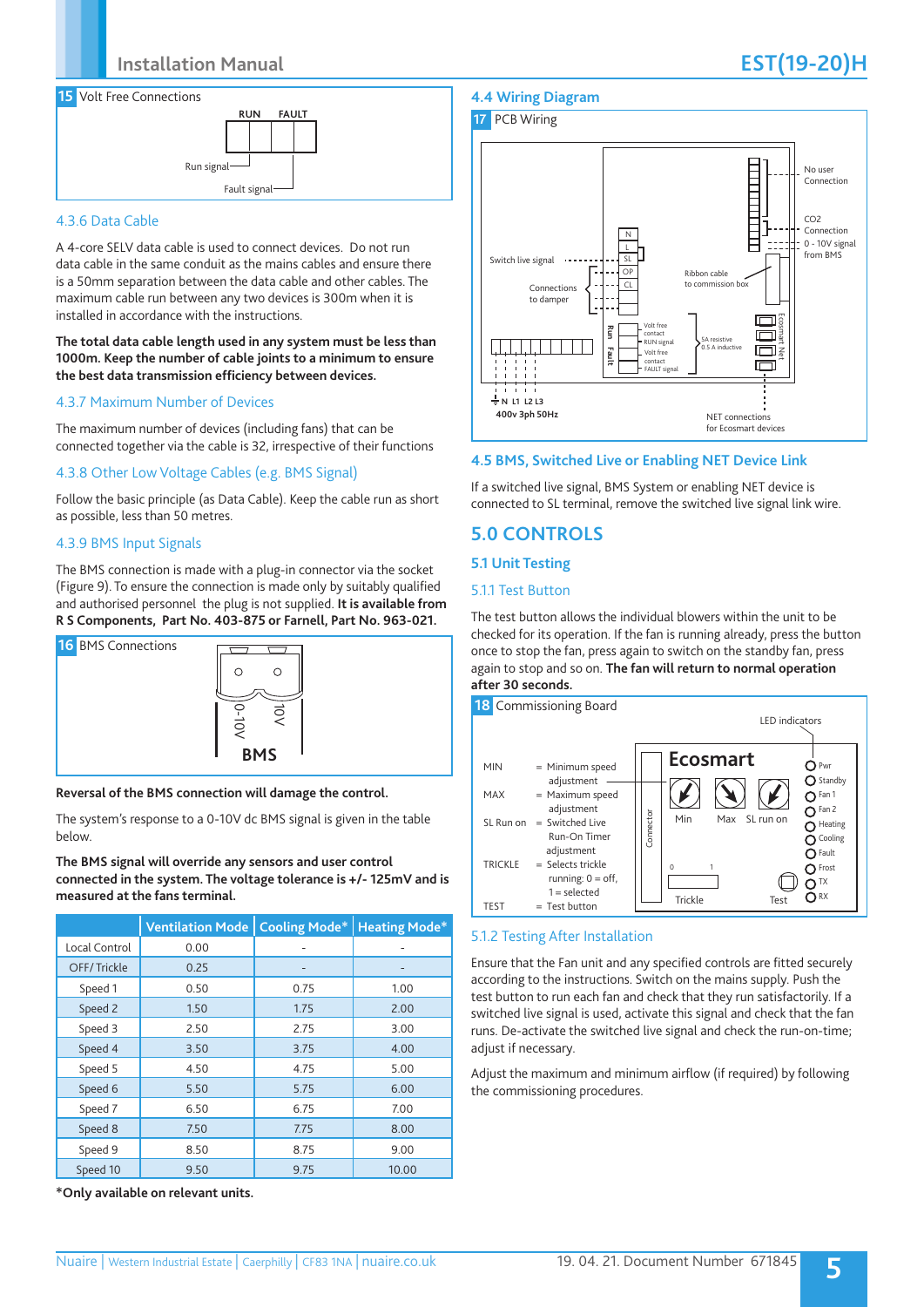#### **5.2 LED Indication**

| <b>PWR</b> | GREEN: Power on & OK.                            |
|------------|--------------------------------------------------|
| Standby    | LED on when fan is not running.                  |
| Fan 1      | GREEN: Fan 1 is running, RED: Fan 1 faulty.      |
| Fan 2      | GREEN: Fan 2 is running, RED: Fan 2 faulty.      |
| Heating*   | GREEN: Heating selected RED: Heating faulty.     |
| Cooling*   | Not applicable. See note.                        |
| Fault      | LED on when a fault is present on unit.          |
| Frost*     | Not applicable. See note.                        |
| TX         | LED on when the controller is transmitting data. |
| <b>RX</b>  | LED on when the controller is receiving data.    |

**\* The control panel is common to all the Ecosmart products and will have indicators for functions that are not available in this particular fan. However these indicators will not be illuminated.**

## **6.0 COMMISSIONING**

The Ecosmart twinfan is designed for maximum control flexibility. Apart from the power supply, an enabling signal is always required to set the fan running. This enabling signal can be a switched live signal (connected to the SL terminal of each fan) or an enabling device plugged in the NET connection. If an enabling signal is not available, connect a link wire from 'L' to 'SL'.

Additional sensor and manual controls may be added. For example, to run the fan with a temperature sensor, connect a link across L to SL (enabling signal) and connect a temperature sensor in one of the sockets labelled 'NET' The fan will now adjust its speed according to temperature.

To obtain manual control, connect a link across L to SL (enabling signal) and connect a user control in one of the sockets labelled 'NET'.

### **6.1 Settings**

#### 6.1.1 Maximum Airflow

•Ensure the power supply is switched off and that a link wire is connected from the supply L to the SL terminal. Unplug all items connected to the 'Net' connectors.

#### •Switch on the power supply. **Ensure unit top cover is securely attached.**

•Wait for the fan to complete its self-test operation.

•Remove the cover of the units external commissioning box. Measure the airflow using standard commissioning instruments at a suitable point in the ductwork. If adjustment is required, rotate the pot marked 'MAX' to obtain the desired airflow.

#### 6.1.2 Minimum Trickle Airflow (nominal 20%)

•Repeat the same procedure as for maximum airflow above but without the link wire between supply L1 and SL terminal. Ensure the trickle switch is in the 'ON' position. The adjustment must be made on the pot marked 'Min'.

**For unit size EST20H, ensure the pressure across the fan is greater than 50 Pa at minimum speed. If the pressure is below 50Pa, this may result in a false failure signal. Adjust the minimum speed so that this does not occur.**

•The minimum setting (nominally 20%) must be below the maximum setting, otherwise minimum setting will be automatically set to be the same as the maximum.

## **7.0 MAINTENANCE**

It is important that maintenance checks are recorded and that the schedule is always adhered to, in all cases, the previous report should be referred to.

**Before commencing work make sure that the unit, switched live and Nuaire control are electrically isolated from the mains supply.** 

**An Inverter is used to provide speed control. When the fan is isolated, allow 5 minutes for the capacitors in the inverter to discharge before commencing any work on the unit.**

#### **7.1 Maintenance Intervals**

The first maintenance should be carried out three months after commissioning and thereafter at twelve monthly intervals. These intervals may need to be shortened if the unit is operating in adverse environmental conditions, or in heavily polluted air. Access to the unit internals is gained by removing the top cover(s).

#### **7.2 Motors**

Brush away any dust or dirt from the motor housings and ensure that the motor vents are unblocked.

Lubrication is unnecessary as the motors are fitted with sealed for life bearings.

#### **7.3 Impellers**

Remove any dust and check that the impellers are securely fixed to the motor shafts. Take care not to disturb any balance weights fitted. Check sealed for life bearings for excessive wear.

#### **7.4 Shutter Assembly**

Remove any dust and check that the shutters operate freely and that they seal the appropriate fan outlet effectively.



#### **7.5 Anti Vibration Motor Plate Mountings**

Each motor plate is supported on individual resilient mountings. Check that all the mountings are secure and in good condition.

#### **7.6 Drive belts**

#### 7.6.1 Checking Drive Belt Tension

•Measure the span length.

•At the centre of the span, apply a force at right angles to the belt sufficient to deflect one belt 16mm for every metre of span length. The force required to deflect the 'V' belt should be from 0.5kg to 0.8kg.

•Tighten the pinch bolts.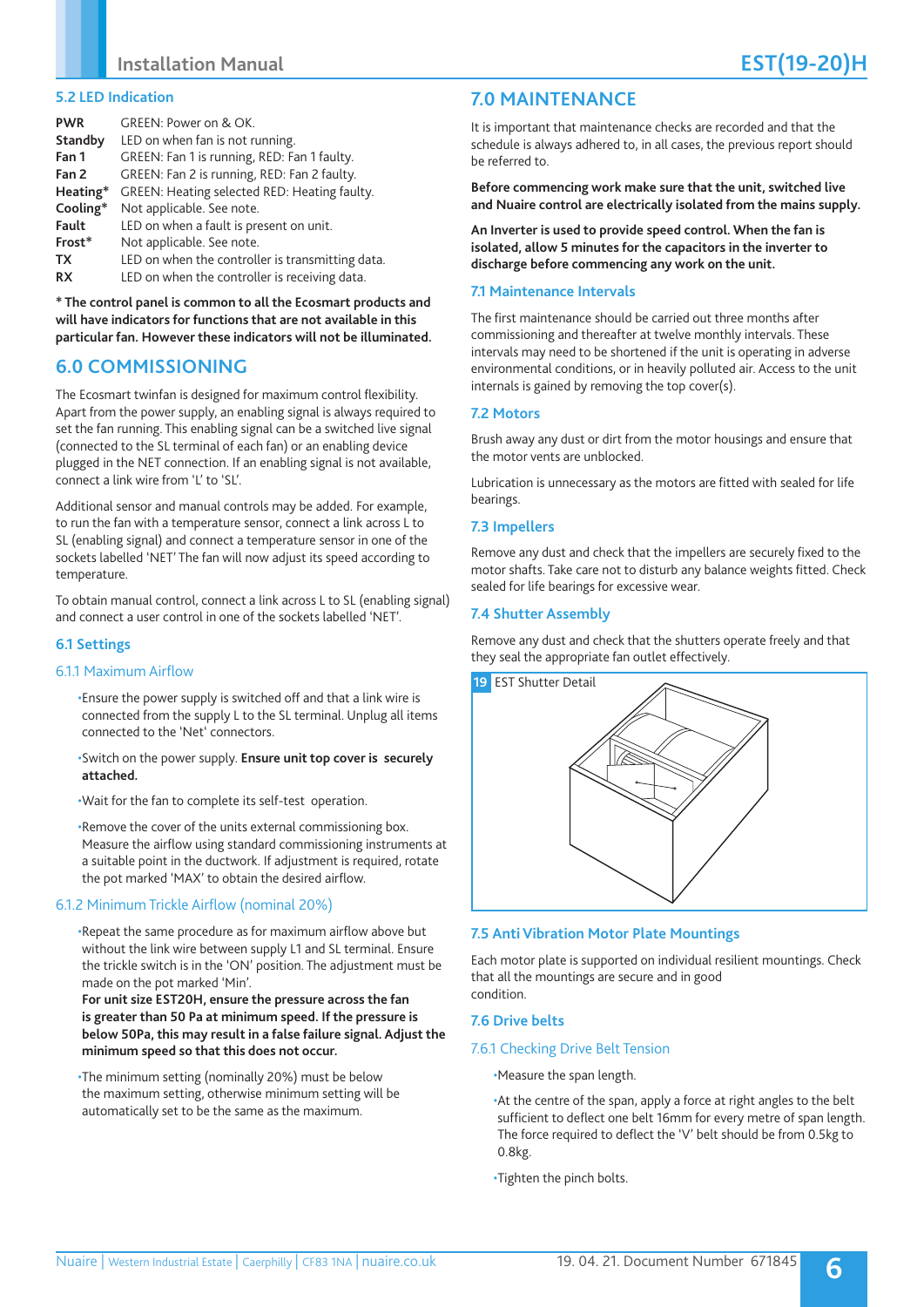#### **20** Adjusting Drive Belts (EST20H)



#### 7.6.2 Adjusting Drive Belt Tension

All belt drive units incorporate belt tensioning devices. To adjust the belt tension, slacken the pinch bolt on the sides of the motor plate. Turn the adjusting bolt clockwise to tighten the belt and counter clockwise to loosen it.

The drive should be tensioned until a slight bow appears in the slack side of the 'V' belt when running under load.

#### 7.6.3 Changing Drive Belt

To replace a belt, remove the two bolts from the motor mounting furthest from the fan and slacken the remaining two bolts. Lift the motor plate and remove the belt. Replacing the belt is the reverse of this procedure.

#### **7.7 General Cleaning and Inspection**

Clean and inspect the exterior of the fan unit and associated controls etc. Remove the access panel from the fan unit. Inspect and, if necessary, clean the fan and motor assemblies and the interior of the case. If the unit is heavily soiled it may be more convenient to remove the fan/motor assemblies. If Nuaire controls and or remote indicators are fitted, remove the covers and carefully clean out the interiors as necessary. Check for damage. Check security of components. Refit the access covers.

- •Check that all fixings are tight.
- •Check sealing strips around the fan outlets are tight up against the bulkhead.

•Check that duct connections are not leaking.

## **8.0 WARRANTY**

The 5 year warranty starts from the day of delivery and includes parts and labour for the first year. The remaining period covers replacement parts only.

This warranty is void if the equipment is modified without authorisation, is incorrectly applied, misused, disassembled, or not installed, commissioned and maintained in accordance with the details contained in this manual and general good practice.

The product warranty applies to the UK mainland and in accordance with Clause 14 of our Conditions of Sale. Customers purchasing from outside of the UK should contact Nuaire International Sales office for further details.

#### **Failure to maintain the unit as recommended will invalidate the warranty.**

## **9.0 END-OF-LIFE AND RECYCLING**

Where possible Nuaire use components which can be largely recycled when the product reaches its end-of-life:

- •Fans, motors, controls, actuators, cabling and other electrical components can be segregated into WEEE recycling streams.
- •Sheet metal parts, aluminium extrusion, heating/cooling coils and other metallic items can be segregated and fully recycled.
- •EPP, plastic ducting, nylon corner pieces, plastic heat exchangers, packaging material and other plastic components can be segregated into mixed plastic and widely recycled.
- •Cardboard packaging, wood, used filters and other paper components can be largely recycled or fully processed in energy from waste centres.
- •Remaining Items can be further segregated and processed in accordance with the zero waste hierarchy. Please call After Sales Support for further information on items not listed above.

**Ensure that Nuaire product is made safe from any electrical / water / refrigerant supplies before dismantling commences. This work should only be undertaken by a qualified person in accordance with local authority regulations and guidelines, taking into account all site based risks.**

## **10.0 AFTER SALES AND REPLACEMENT PARTS**

For technical assistance or further product information, including spare parts and replacement components, please contact the After Sales Department.

If ordering spares please quote the serial number of the unit together with the part number, if the part number is not known please give a full description of the part required. The serial number will be found on the identification plate attached to the unit casing.

# **Telephone 02920 858 400 aftersales@nuaire.co.uk**

Technical or commercial considerations may, from time to time, make it necessary to alter the design, performance and dimensions of equipment and the right is reserved to make such changes without prior notice.